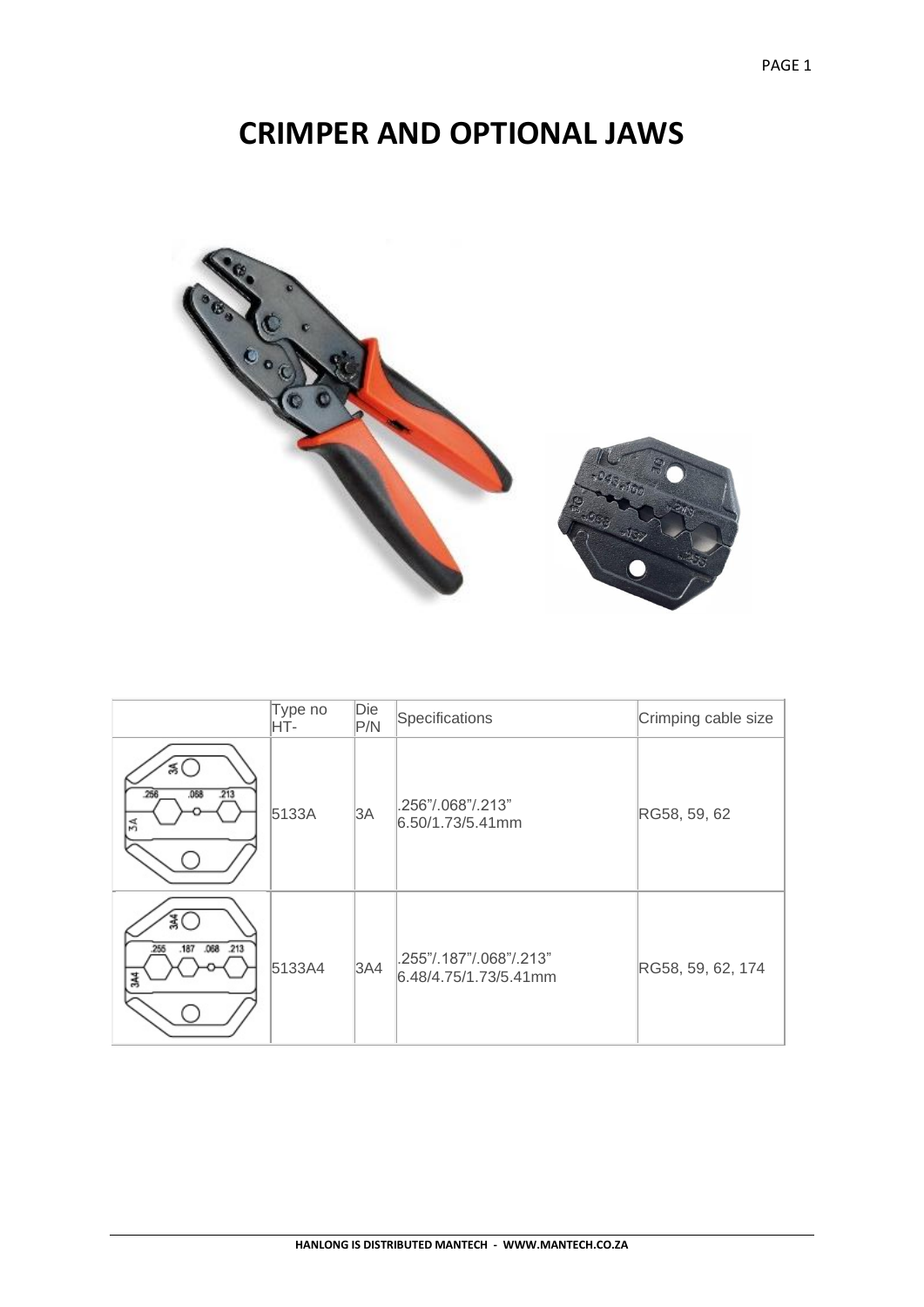| 80<br>8<br>딞                             | 5133C  | 3C              | .256"/.319"/.068/.213"<br>$6.50/8.10/1.73/5.41$ mm | RG58, 59, 62, 6               |
|------------------------------------------|--------|-----------------|----------------------------------------------------|-------------------------------|
| ğ                                        | 5133C1 | 3C1             | .068"/.216"/.324"/.360"<br>1.73/5.49/8.23/9.14mm   | RG58, 59, 62, 6               |
| gО<br><b>BE2</b><br>g                    | 5133C2 | 3C <sub>2</sub> | .68"/.262"/.324"/.360"<br>1.73/6.65/8.23/9.14mm    | CATV"F" Connectors<br>RG59, 6 |
| 읋<br>g                                   | 5133D  | 3D              | .213"/.256"/.068"/.324"<br>5.41/6.50/1.73/8.23mm   | RG58, 59, 62, 6               |
| គ្គ<br>324<br>.068 .178                  | 5133D1 | 3D1             | .068"/.178"/.324"<br>1.73/4.52/8.23mm              | RG58, 6, 174                  |
| g<br>.256<br>.068<br>3D25<br>.213<br>429 | 5133D2 | 3D <sub>2</sub> | .256"/.429"/.068"/.213"<br>6.50/10.90/1.73/5.41mm  | RG58, 59, 62, 11, 8,<br>213   |
| ន្ល (<br>.085<br>g<br>.275               | 5133D3 | 3D3             | .390"/.275".065"<br>9.90/6.98/1.65mm               | RG213, 6, 8, 59               |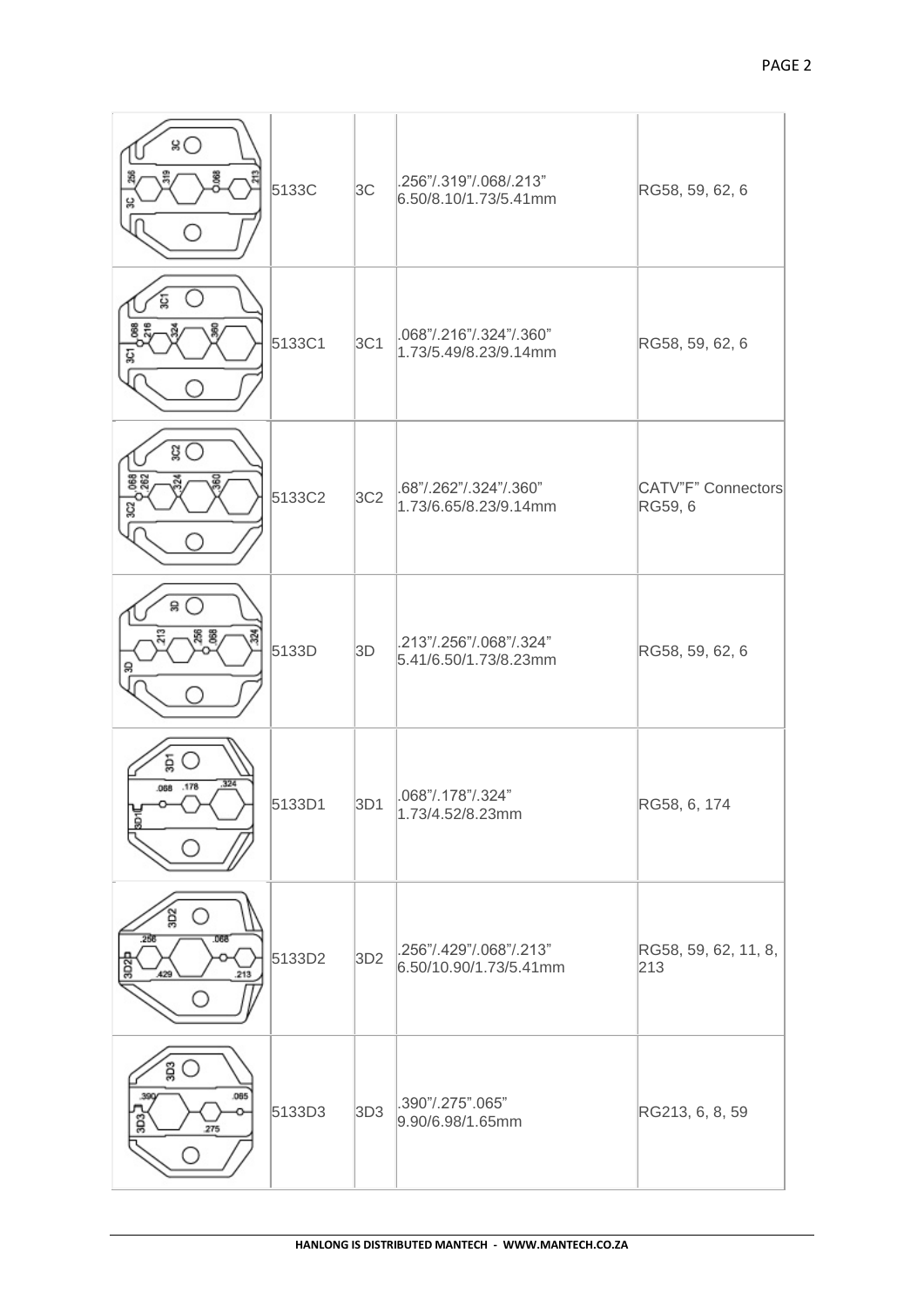| 矶<br>.195<br>133<br>068<br>162                                 | 5133F1 | 3F1             | .042"/.068".133"/.162"/1.95"<br>1.07/1.73/3.38/4.11/4.95mm                               | Fiber Optic<br>SMA(Oval Type)                              |
|----------------------------------------------------------------|--------|-----------------|------------------------------------------------------------------------------------------|------------------------------------------------------------|
| šС<br>$.042 - .151$<br>213<br>몱<br>.178                        | 5133F2 | 3F2             | .042"/.068"/.151"/.178"/.213"<br>1.07/1.73/3.84/4.52/5.41mm                              | Fiber Optic SMA,<br>SMB Conn.<br>RG58, 174, Belden<br>8281 |
| $\degree$<br>,151<br>.178<br>.213                              | 5133F3 | 3F <sub>3</sub> | .151"/.178"/.213"<br>3.84/4.52/5.41mm                                                    | RG58, 174, 179                                             |
| .178<br>.139<br>농.151                                          | 5133F4 | 3F4             | .151"/.178"/.134"/.139"/.190"<br>3.84/4.52/3.40/3.53/4.83mm                              | Fiber Optic ST, SC,<br>LC connectors.                      |
| $\mathscr{B}$<br>043 .100<br>.213<br>g<br>.068<br>.137<br>.255 | 5133G  | 3G              | .043"/.068"/.100"/.137"/.213""/.255"RG58, 59, 62, 174<br>1.09/1.73/2.54/3.48/5.41/6.48mm | <b>Fiber Optic</b>                                         |
| ġ<br>.042 .068 .190<br>.213                                    | 5133G1 | 3G1             | .042"/.068"/.190"/.213"<br>1.07/1.73/4.83/5.41mm                                         | RG58, Fiber Optic                                          |
| $\overset{3}{\circ}$<br>.065<br>235<br>.128<br>.042            | 5133G2 | 3G2             | .235"/.128"/.065"/.042"<br>5.97/3.25/1.65/1.07mm                                         | RG58, 174, 139, 185                                        |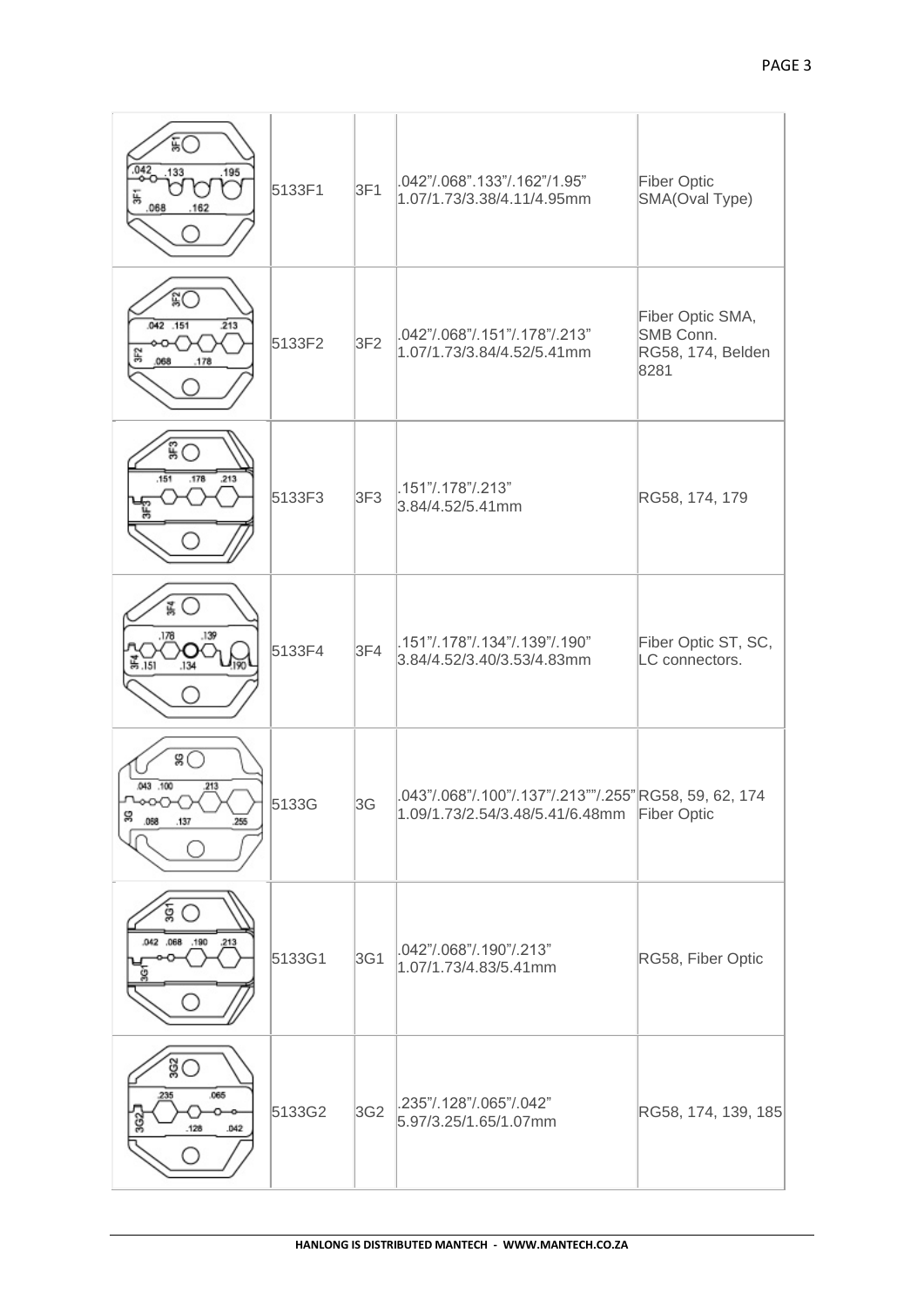| gС<br>.042<br>255<br>ខ្លី<br>.068<br>324                            | 5133G3 | 3G <sub>3</sub> | .042" / .068"/.255"/.324"<br>1.07/1.73/6.48/8.23mm                                        | RG58, 59, 6                                 |
|---------------------------------------------------------------------|--------|-----------------|-------------------------------------------------------------------------------------------|---------------------------------------------|
| ğ<br>.042 .178<br>ğ<br>.278<br>255<br>.068                          | 5133G4 | 3G4             | .042"/.068"/.178"/.278"/.255"<br>1.07/1.73/4.52/7.06/6.48mm                               | RG59, 62, 174                               |
| āΟ                                                                  | 5133H1 | 3H1             | .255"/.320"/.350"<br>6.48/8.13/8.89mm                                                     | CATV F Connectors<br>RG59, 6                |
| $\frac{2}{3}$<br>,320<br>.185<br>꿏<br>.210                          | 5133H2 | 3H2             | .320"/.210"/.185"<br>8.13/5.33/4.70mm                                                     | RG58, 6                                     |
| $\bar{\mathbf{z}}$ $\cup$<br>255<br>.093<br>315<br>5<br>211<br>.067 | 51331  | 3               | .254"/.211"/.093"/.067"/.315"<br>6.46/5.36/2.36/1.70/8.0mm                                | RG58, 59, 6, 174                            |
| 3<br>.042 .078<br>.151<br>ൟ<br>068<br>.178<br>.128                  | 5133J  | 3J              | .042"/.068"/.078"/.128"/.151"/.178" RG174, 179, Belden<br>1.07/1.73/1.98/3.25/3.84/4.52mm | 8218 Fiber Optic                            |
| 关                                                                   | 5133K  | 3K              | .0100"/.128"/.429"<br>2.54/3.25/10.90mm                                                   | RG8, 11, 174, 179,,<br>213<br><b>LMR400</b> |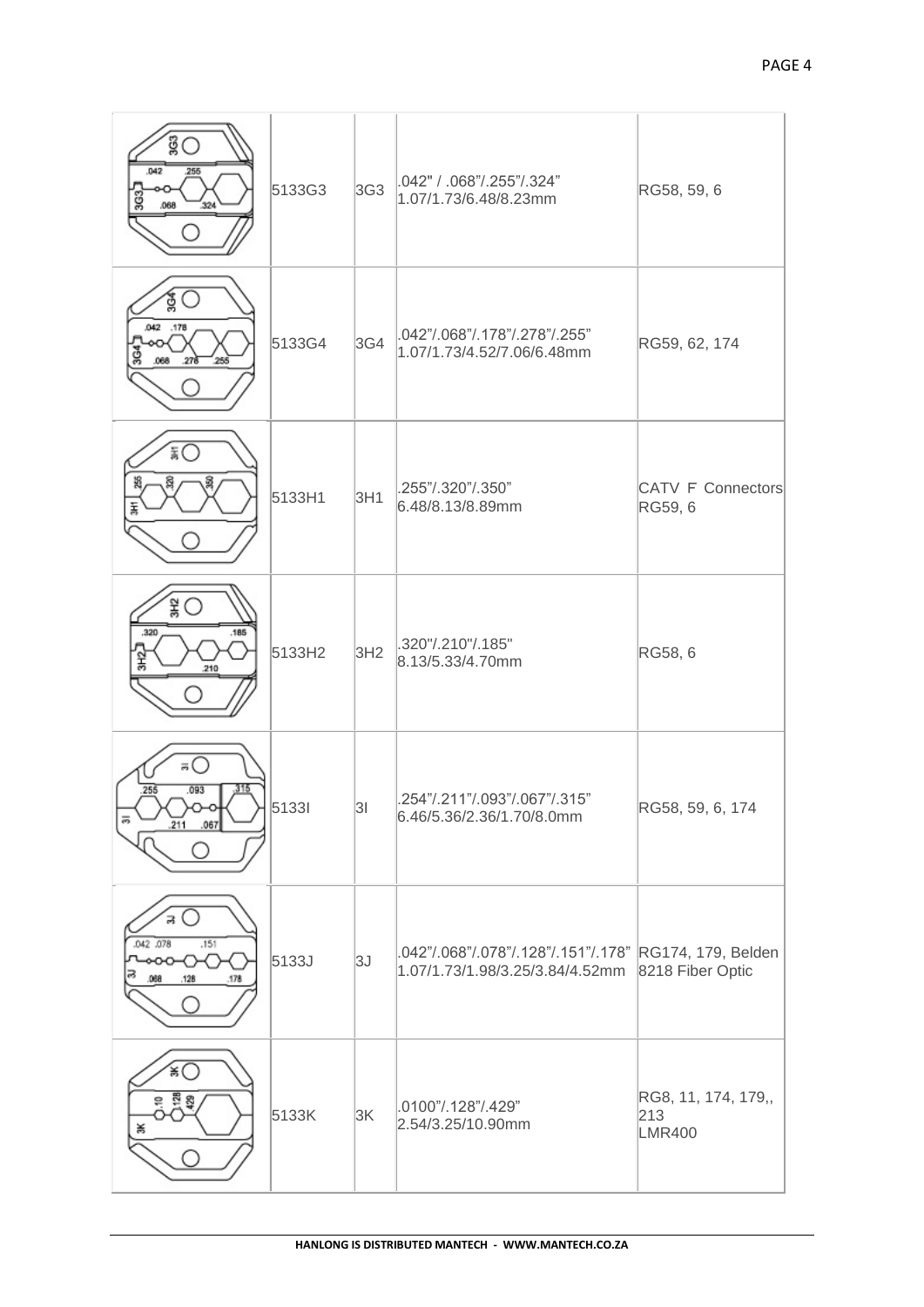| $\frac{3}{8}$<br>g                         | 5133K2 | 3K2             | .068"/.256"/.429"<br>1.73/6.50/10.90mm                       | RG8, 11, 59, 62           |
|--------------------------------------------|--------|-----------------|--------------------------------------------------------------|---------------------------|
| ŝС<br>묆                                    | 5133K3 | 3K3             | .256".068"/.295"<br>6.50/1.73/7.49mm                         | RG59, 6                   |
| ŝО<br>Z)                                   | 5133K4 | 3K4             | .100"/.128"/.190/.213"<br>2.54/3.25/4.83/5.41mm              | RG58, 174, Fiber<br>Optic |
| ்<br>.080<br>.429<br>¥<br>.100             | 5133K5 | 3K <sub>5</sub> | .080"/.100"/.429"<br>2.03/2.54/10.90mm                       | RG11, 174, 213            |
| $\mathbb{S}^{\infty}$<br>.075<br>¥<br>.075 | 5133K6 | 3K6             | .429"/.075"/.075"<br>10.90/1.91/1.91mm                       | RG11, 213                 |
| 훎<br>228<br>.068<br>306<br>3Mr             | 5133M  | 3M              | .288"/.268"/.305"<br>5.79/1.73/7.75mm                        | RG58, 59, 6, 62, 142      |
| ÃО<br>.213<br>.068<br>ġ,<br>.098<br>255    | 5133P1 | 3P1             | .255"/.213"/.098"/.068"/.321"<br>6.48/5.41/2.49/ 1.73/8.15mm | RG58, 59, 62, 6           |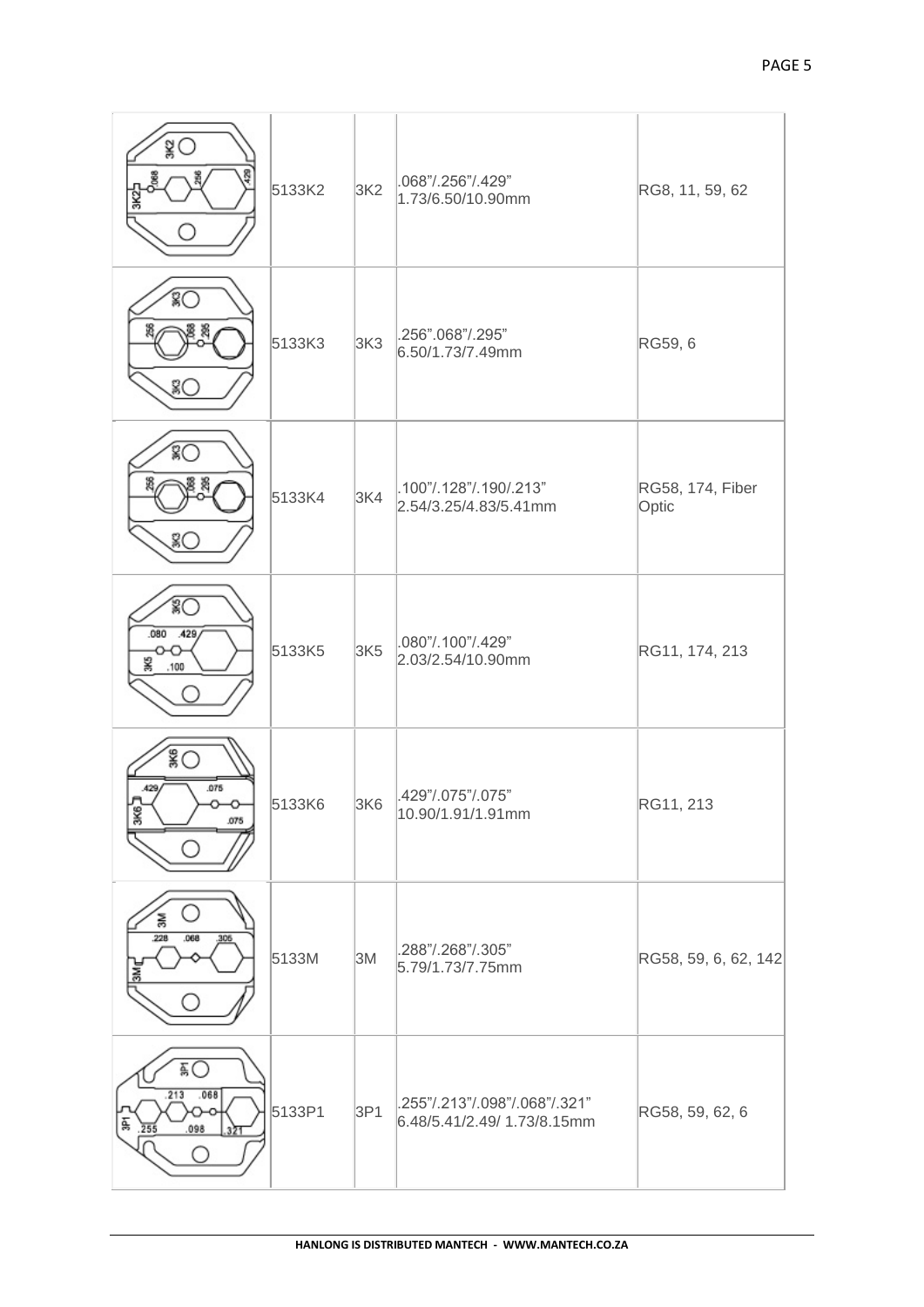| ŧО<br>028 047<br>.128<br>.039<br>.100<br>.151<br>БO                       | 5133T1 | 3T1 | .028"/.039"/.047"/.100"/.128"/.151" RG174, 178, 179,<br>0.71/0.99/1.19/2.54/3.25/3.84mm  | 180, 187                                                                |
|---------------------------------------------------------------------------|--------|-----|------------------------------------------------------------------------------------------|-------------------------------------------------------------------------|
| ≲।<br>.043 .100 .151<br>∞∽∞<br>ි 069 128<br>.213                          | 5133V  | 3V  | .043"/.069"/.100"/.128"/.151"/.213" SMA, SMB, SMC,<br>1.09/1.75/2.54/3.25/3.84/5.41mm    | <b>MCX</b>                                                              |
| .047 .178<br>256<br>모<br>동.088<br>$\frac{1}{217}$<br>33                   | 5133V1 | 3V1 | .047"/.068"/.178"/.217"/.256"/.330" RG59, 62, 6, 174,<br>1.19/1.73/4.52/5.51/6.50/8.38mm | Fiber Optic                                                             |
| ξŚ.<br>.044<br>.068<br>.213<br>줐<br>.057<br>220                           | 5133Y  | 3Y  | .044"/.057"/.068"/.220"/.213"<br>1.12/1.45/1.73/5.59/5.41mm                              | <b>RG58</b>                                                             |
| ξO<br>$\frac{218}{2}$<br>.069                                             | 5133Y1 | 3Y1 | .218"/.069"<br>5.54/1.75mm                                                               | RG58(Oval Type)                                                         |
| 3Y2<br>.042<br>240                                                        | 5133Y2 | 3Y2 | .042"/.240"<br>1.07/6.10mm                                                               | Pin terminal,<br>insulated or non-<br>insulated ferrules<br>(Oval Type) |
| $0.5 - 1.0$<br>$1.5 - 2.5$<br>48<br>12-10 AWG<br>$20 - 18$<br>16-14<br>zс | 5132C  | 2C  | AWG 20-18/16-14/12-10<br>DIN 0.5-1/1.5-2.5/4-6mm <sup>2</sup>                            | Non-insulated<br>terminal or<br>open barrel terminal                    |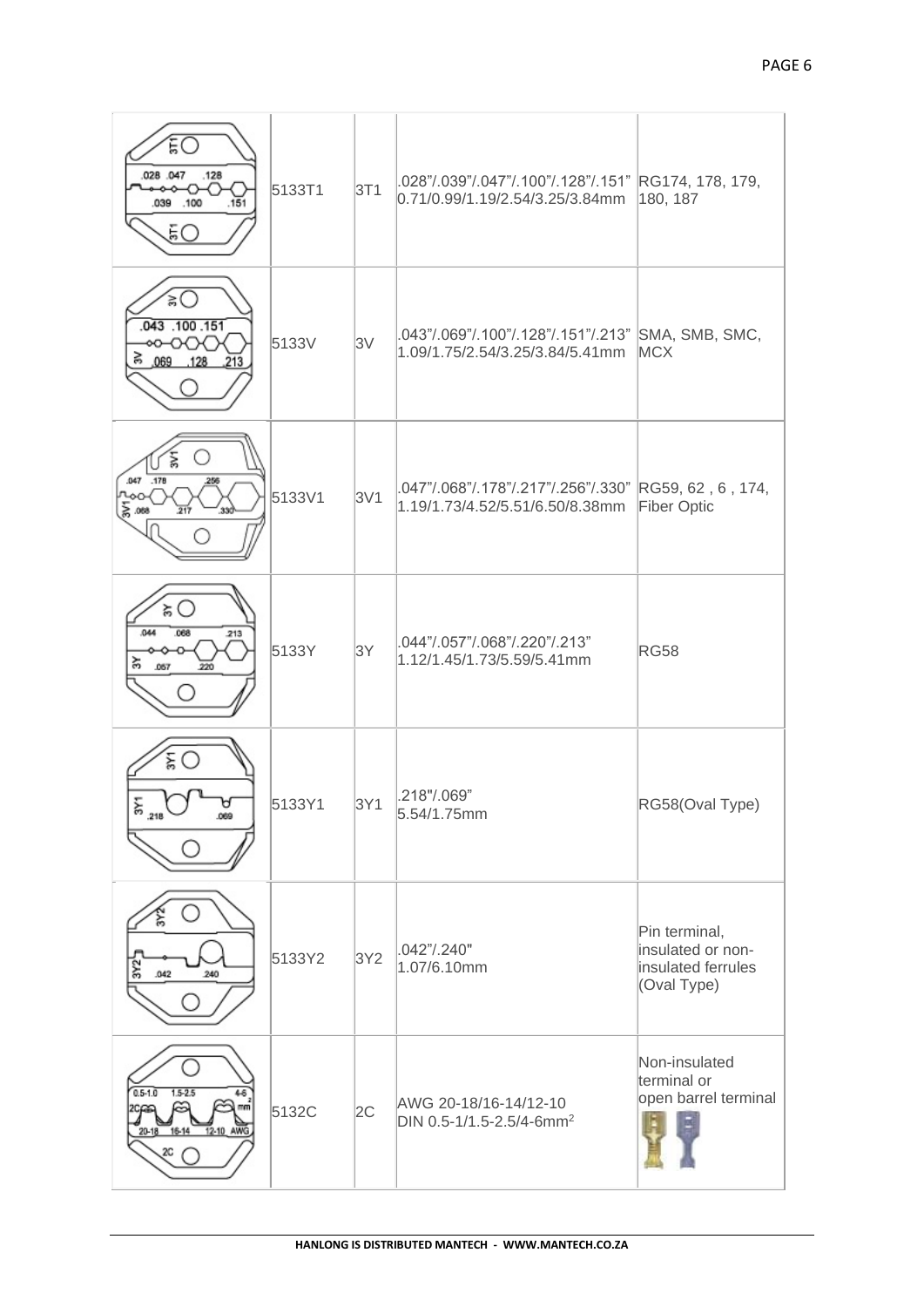| $0.5 - 1.0$<br>$1.5 - 2.5$<br>48<br>12-10 AWG<br>16-14<br>$20 - 18$<br>20                       | 5132CL | 2CL             | AWG 20-18/16-14/12-10<br>DIN 0.5-1/1.5-2.5/4-6mm <sup>2</sup><br>(W/LOCATOR)          | Non-insulated<br>terminal or<br>open barrel terminal      |
|-------------------------------------------------------------------------------------------------|--------|-----------------|---------------------------------------------------------------------------------------|-----------------------------------------------------------|
| $0.5 - 1.0$<br>$1.5 - 2.5$<br>mm <sup>2</sup><br>202 ည©<br>$16 - 14$<br><b>AWG</b><br>2C2 20-18 | 5132C2 | 2C <sub>2</sub> | AWG 20-18/16-14<br>DIN 0.5-1/1.5-2.5mm <sup>2</sup>                                   | Non-insulated<br>terminal or<br>open barrel terminal      |
| ĝΟ<br><b>AWG</b><br>$24 - 30$<br>$18 - 22$<br>ឌី $\bigcap$                                      | 5132C3 | 2C <sub>3</sub> | AWG 24-30/18-22<br>DIN 0.25-0.05/1.0-0.35mm <sup>2</sup>                              | D-Sub terminal                                            |
| ४ू<br>AWG<br>24-28<br>$20 - 22$<br>$\overline{\mathfrak{g}}_{\bigcap}$                          | 5132C4 | 2C <sub>4</sub> | AWG 24-28/20-22<br>DIN 0.25-0.08/0.5-0.35mm <sup>2</sup>                              | D-Sub terminal                                            |
| жO<br>⊌<br>ᇦ<br>NS 5                                                                            | 5132E  | 2E              | AWG 20/18/17/16/14/12<br>DIN 0.5/0.75/1.0/1.5/2.5/4mm <sup>2</sup>                    | Pin terminal<br>insulated<br>or non-insulated<br>ferrules |
| 띥<br>6.<br>$16$ mm <sup>2</sup><br>10<br>Ŵ<br>10<br>6 AW                                        | 5132E1 | 2E1             | AWG 10/8/6<br>DIN 6/10/16 mm <sup>2</sup>                                             | Pin terminal<br>insulated or non-<br>insulated ferrules   |
| ଥି<br>16<br>10<br>252                                                                           | 5132E2 | 2E2             | AWG 20/18/17/16/14/12/10/8/6<br>DIN 0.5/0.75/1.0/1.5/2.5/4/6/10/16<br>mm <sup>2</sup> | Pin terminal<br>insulated or non-<br>insulated ferrules   |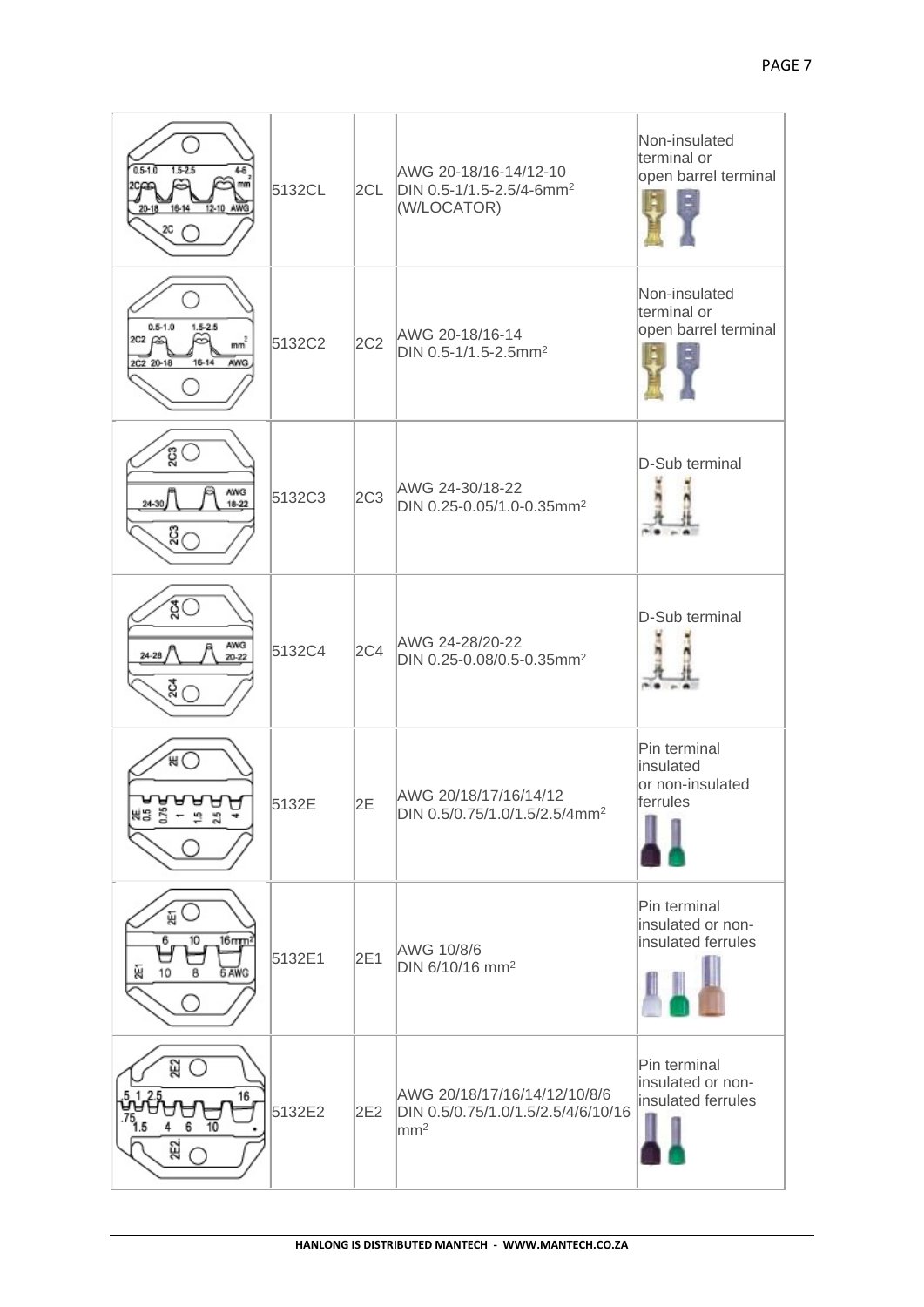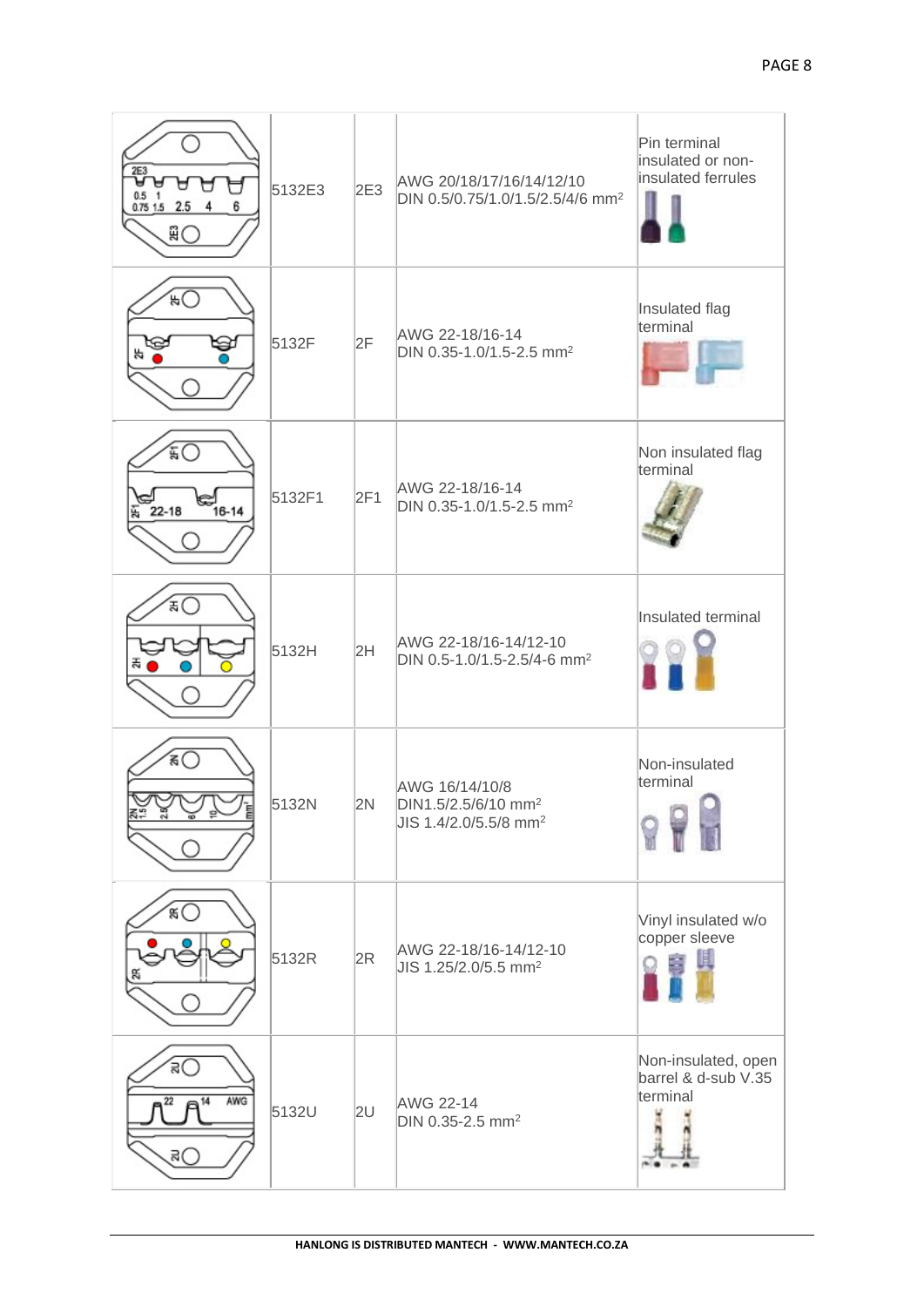